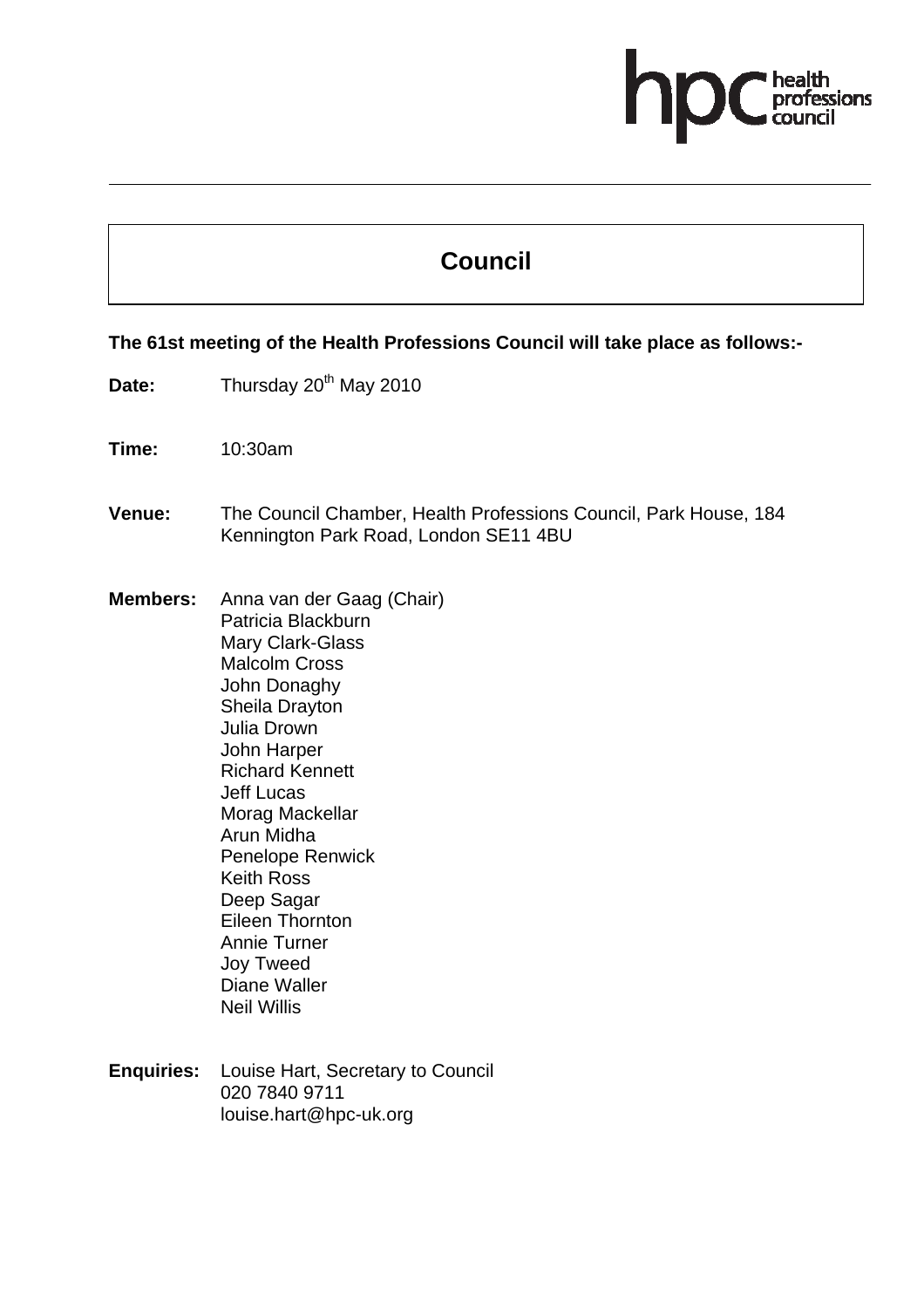| 1.  | <b>Chair's welcome and introduction</b>                                                                               | verbal                   |
|-----|-----------------------------------------------------------------------------------------------------------------------|--------------------------|
| 2.  | <b>Apologies for absence</b>                                                                                          | verbal                   |
| 3.  | <b>Approval of agenda</b>                                                                                             | verbal                   |
| 4.  | <b>Declaration of Members' interests</b>                                                                              | verbal                   |
| 5.  | Public Minutes of the Council meeting of 25 March 2010<br>Louise Hart - Secretary to Council                          | enclosure 1<br>HPC52/10  |
| 6.  | <b>Matters arising</b><br>Louise Hart - Secretary to Council                                                          | enclosure 2<br>HPC53/10  |
| 7.  | <b>Chair's report</b><br>Anna van der Gaag - Chair of HPC                                                             | enclosure 3<br>HPC54/10  |
| 8.  | <b>Chief Executive's report</b><br>Marc Seale - Chief Executive                                                       | enclosure 4<br>HPC55/10  |
|     | Items for discussion/approval                                                                                         |                          |
|     | <b>Strategy and Policy</b>                                                                                            |                          |
| 9.  | <b>CHRE - Health Professional regulators' Register</b><br>Michael Guthrie - Director of Policy and Standards          | enclosure 5<br>HPC56/10  |
| 10. | <b>Building the National Care Service</b><br>Michael Guthrie - Director of Policy and Standards                       | enclosure 6<br>HPC57/10  |
|     | 11. Whistleblowing Policy<br>Alison Dittmer - Policy Officer                                                          | enclosure 7<br>HPC58/10  |
| 12. | <b>Appointment of Registrant Assessors</b><br>Kelly Johnson - Director of Fitness to Practise                         | enclosure 8<br>HPC59/10  |
| 13. | <b>Partner Code of Conduct</b><br>Kathryn Neuschafer - Partner Manager                                                | enclosure 9<br>HPC60/10  |
| 14. | Changes to the 'Absence and Sickness Policy' and other HR<br>policies<br>Teresa Haskins - Director of Human Resources | enclosure 10<br>HPC61/10 |
| 15. | <b>HR Policies</b><br>Teresa Haskins - Director of Human Resources                                                    | enclosure 11<br>HPC62/10 |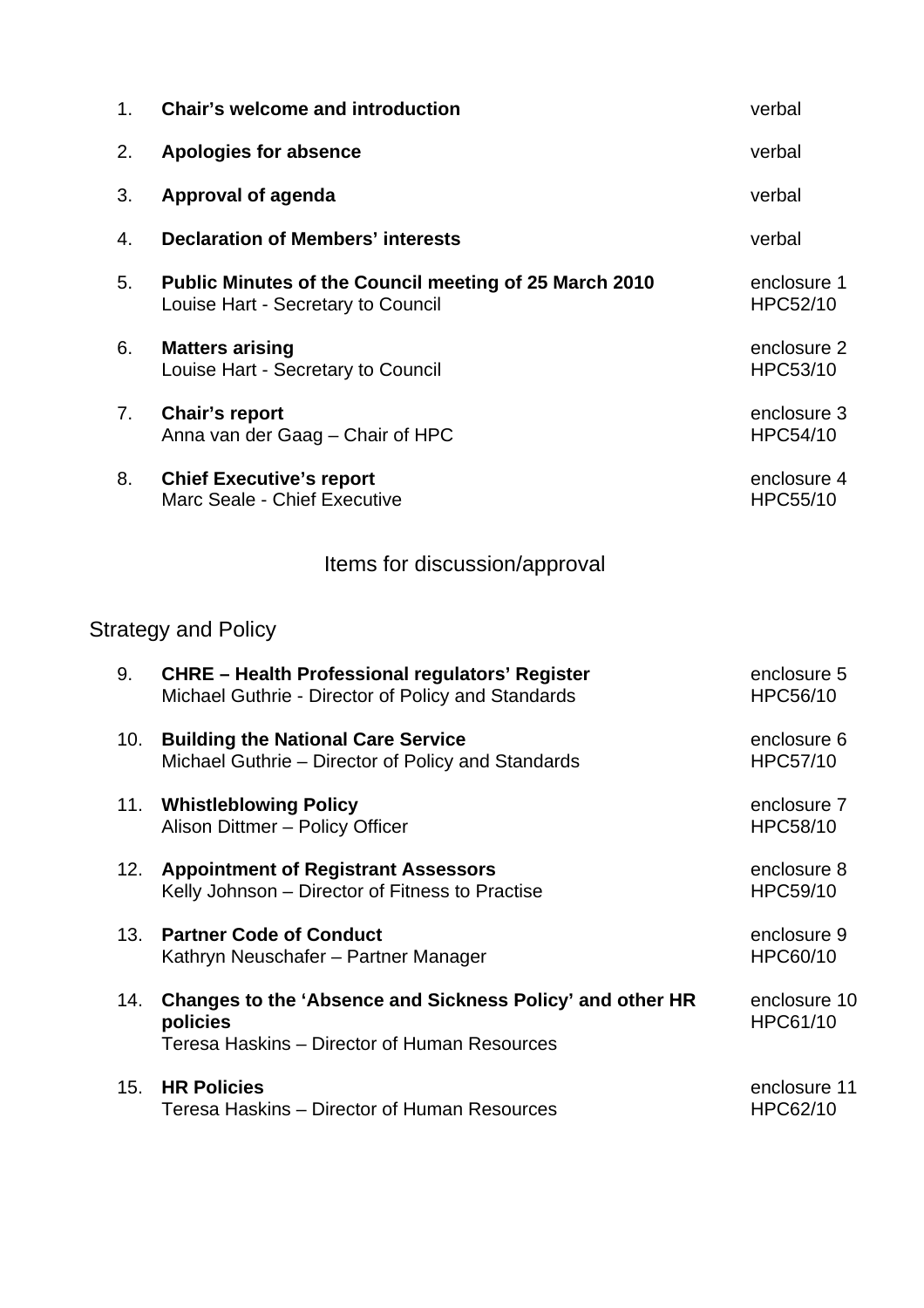## Corporate Governance

| 16. | <b>Draft Health Professions Council Annual Report</b><br>Jonathan Jones - Publications Manager                                           | enclosure 12<br>HPC63/10 |
|-----|------------------------------------------------------------------------------------------------------------------------------------------|--------------------------|
| 17. | <b>Public Minutes of the Finance and Resources Committee held</b><br>on 17 March 2010<br><b>Richard Kennett - Chair of the Committee</b> | enclosure 13<br>HPC64/10 |
| 18. | <b>Public Minutes of the Finance and Resources Committee held</b><br>on 29 April 2010<br>Richard Kennett - Chair of the Committee        | enclosure 14<br>HPC65/10 |
|     | <b>Items to Note</b>                                                                                                                     |                          |
| 19. | <b>Revalidation Update</b><br>Megan Scott - Policy Manager                                                                               | enclosure 15<br>HPC66/10 |
| 20. | Health of health professionals report<br>Michael Guthrie - Director of Policy and Standards                                              | enclosure 16<br>HPC67/10 |
| 21. | <b>Annual Departmental Work Plans</b><br>Marc Seale - Chief Executive                                                                    | enclosure 17<br>HPC68/10 |
| 22. | <b>Policy and Standards Department Update</b><br>Michael Guthrie - Director of Policy and Standards                                      | enclosure 18<br>HPC69/10 |
| 23. | Reports from council representatives at external meetings<br>Louise Hart - Secretary to Council                                          | enclosure 19<br>HPC70/10 |
| 24. | <b>Public Minutes of the Education and Training Committee</b><br>held on 10 March 2010<br>Eileen Thornton - Chair of the Committee       | enclosure 20<br>HPC71/10 |
| 25. | Any other business<br>Previously notified and agreed by the Chair                                                                        |                          |
| 26. | Date & time of next meeting:                                                                                                             |                          |
|     | Wednesday 7 July 2010 at 10.30am                                                                                                         |                          |
| 27. | <b>Resolution</b><br>The Council is invited to adopt the following:                                                                      |                          |
|     | Council bereby resolves that the remainds<br>of the monting                                                                              |                          |

The Council hereby resolves that the remainder of the meeting shall be held in private, because the matters being discussed relate to the following;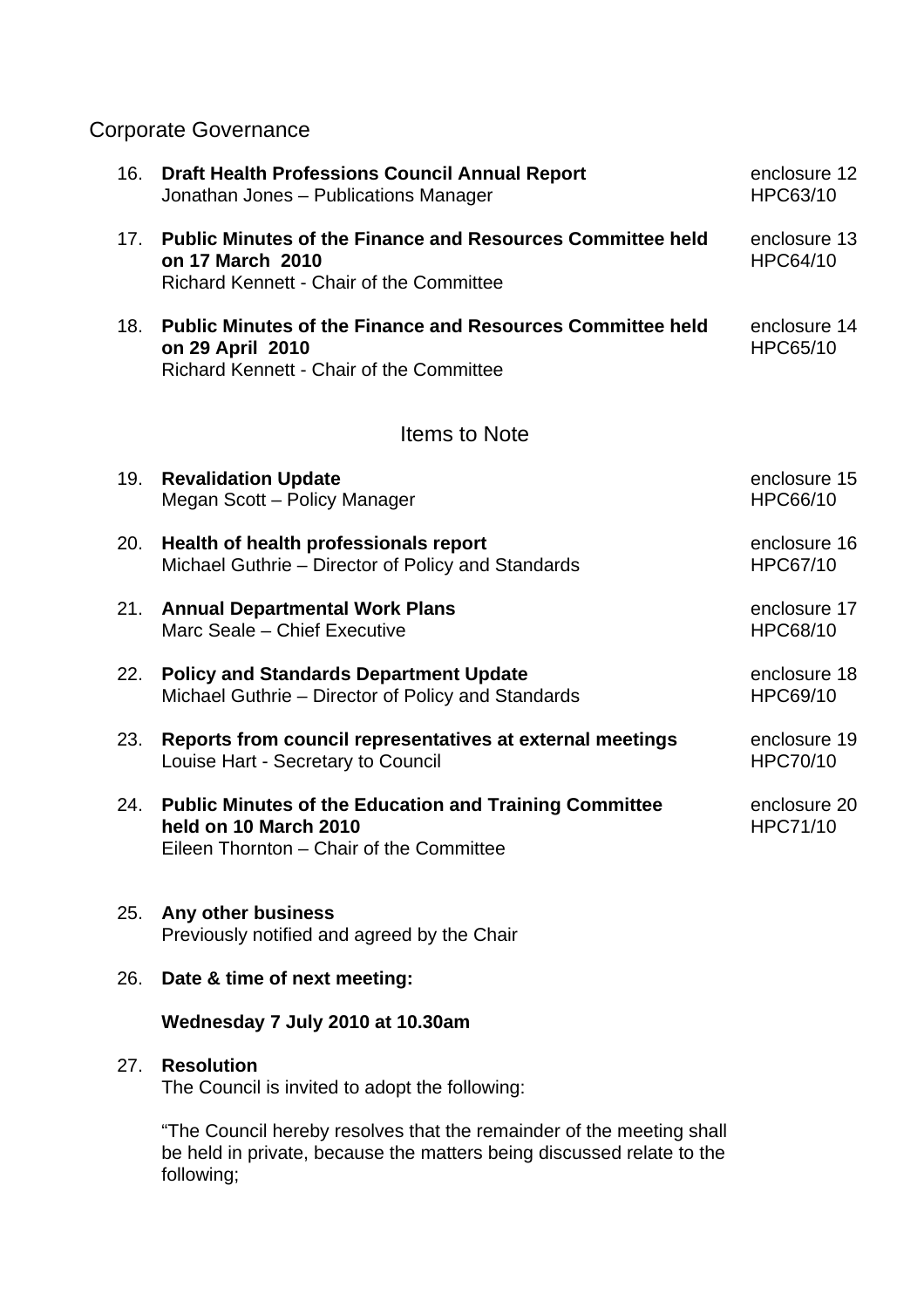- (i) information relating to a registrant, former registrant or application for registration;
- (ii) information relating to an employee or office holder, former employee or applicant for any post or office;
- (iii) the terms of, or expenditure under, a tender or contract for the purchase or supply of goods or services or the acquisition or disposal of property;
- (iv) negotiations or consultation concerning labour relations between the Council and its employees;
- (v) any issue relating to legal proceedings which are being contemplated or instituted by or against the Council;
- (vi) action being taken to prevent or detect crime to prosecute offenders;
- (vii) the source of information given to the Council in confidence; or
- (viii) any other matter which, in the opinion of the Chair, is confidential or the public disclosure of which would prejudice the effective discharge of the Council's functions.

| <b>Item</b> | <b>Reason for Exclusion</b> |
|-------------|-----------------------------|
| 28          | v                           |
| 29          |                             |
| 30          | v                           |
| 31          | vii                         |
| 32          | ii                          |
| 33          | iii, iv                     |
| 34          | iii, iv                     |
| 35          | vii                         |
| 36          |                             |

### Part 2 – Private Agenda

#### Items for discussion/approval

| 28. | Minutes of the Private part of the Council meeting held on<br><b>25 March 2010</b><br>Louise Hart - Secretary to Council | enclosure 21<br><b>HPC72/10</b> |
|-----|--------------------------------------------------------------------------------------------------------------------------|---------------------------------|
| 29. | <b>Matters arising</b><br>Louise Hart - Secretary to Council                                                             |                                 |
| 30. | <b>Judicial Review</b><br>Marc Seale – Chief Executive                                                                   | enclosure 22<br>HPC73/10        |
| 31. | <b>Licensing of Healthcare Support Workers</b><br>Marc Seale - Chief Executive                                           | enclosure 23<br><b>HPC74/10</b> |